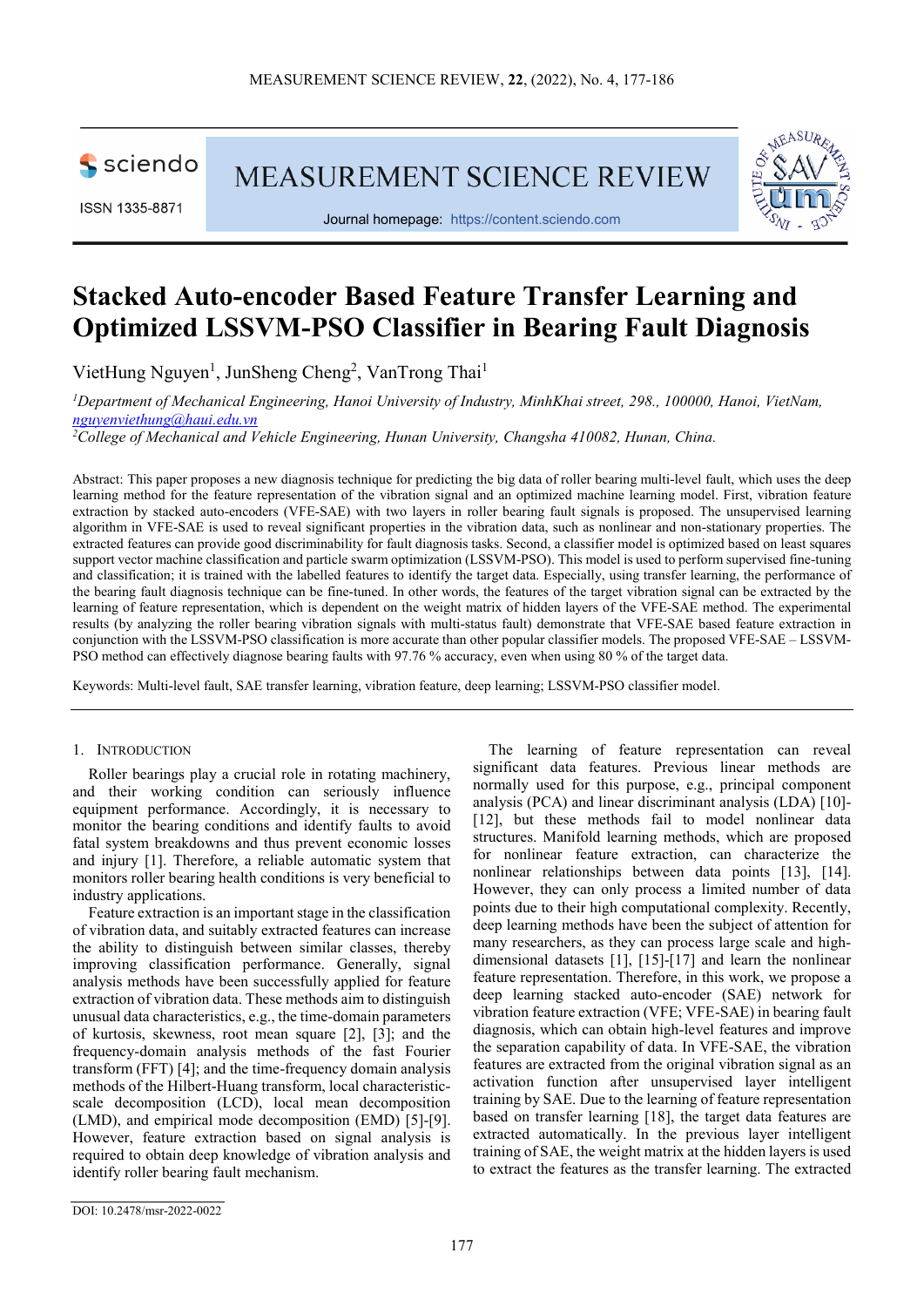features are then used to identify the actual work status by the trained classifier model.

Aiming at the objective of identification of target vibration data, a classifier model is necessary which is constructed to identify the extracted features. Popular classification methods, e.g.,  $k$ -nearest-neighbor (k-NN) [19], artificial neural networks (ANNs) [20]-[22], or support vector machines (SVM) [20], [23], have been successfully applied to vibration data. However, k-NN and ANN have a number of problems, e.g., restricted by training sample size, the overfitting problem, and parameter setting. SVM method, which has great generalization capability for the problem of training sample size can solve the problem of over-fitting based on structural risk minimization principle and local optimal solution.

The least squares support vector machine (LSSVM) was proposed by Suykens in 1999 [24] and has been successfully employed to diagnose faults in machinery. In fact, a number of experiments have proven that LSSVM achieves a good compromise between accuracy and generalization performance. For example, Ref. [25]-[27] applied LSSVM to identify the fault statuses in roller bearings; in [28] LSSVM is used to diagnose the faults of centrifugal pump; Ref. [29] used LSSVM in multi-fault diagnosis for rotating machinery. LSSVM can be applied not only to the classification problem but also to the case of regression. LSSVM possess features that characterize the maximum margin algorithm, in which, a non-linear kernel function is introduced by linear learning machine mapping the low-dimensional inseparable feature space into high-dimensional separable feature space. Therefore, in this study, we finally choose LSSVM as a classification model for bearing fault diagnosis. We also used a particle swarm optimization (PSO) algorithm to optimize the parameter pair  $(\gamma, \sigma)$  of LSSVM (LSSVM-PSO). The LSSVM-PSO model is advantageous because it combines the regression analysis and generalization performance of the basic LSSVM model with the PSO parameter pair  $(v, \sigma)$ , which is trained depending on the labelled training feature set. The trained LSSVM-PSO model is then used to identify the vibration features of the target data based on VFE-SAE, which is hereafter expressed as the diagnosis technique in this study (VFE-SAE - LSSVM-PSO).

The rest of the paper is organized as follows: Section 2 presents the singular auto-encoder (AE) architecture; Section 3 presents the proposed VFE-SAE method for feature extraction of training data and target data; Section 4 presents the proposed VFE-SAE - LSSVM-PSO diagnosis technique, the optimal LSSVM-PSO model is constructed to classify the high-level vibration feature; Section 5 analyzes and discusses the experimental results of the proposed technique based on roller bearing vibration data with multi-level faults; and Section 6 outlines the conclusions.

## 2. SINGULAR AUTO-ENCODER ARCHITECTURE

An auto-encoder (AE) is a particular neural network architecture, which works as an unsupervised learning algorithm. Fig.1. shows a three-layer auto-encoder, i.e., an input layer, hidden layer, and output layer, which has two stages: encoder and decoder. In the auto-encoder, the input layer  $f = \{f_1, f_2, ..., f_n\}$ , hidden

layer  $h = \{h_1, h_2, ..., h_m\}$ ,  $m \ll n$  and output layer  $\hat{f} = \{\hat{f}_1, \hat{f}_2, \dots, \hat{f}_n\}$  are sequentially connected. The autoencoder is trained to replicate its input at its output.

The encoder stage accomplishes feature representation from the high-dimensional input  $f = \{f_1, f_2, ..., f_n\}$  to low-<br>dimensionality data in the hidden layer,  $h =$ the hidden layer,  ${h_1, h_2, ..., h_m}(m \ll n)$ . Similar to the mapping, the input and hidden layers are connected by the feed-forward activation function  $h =$  **Sigmoid**( $W^{(1)}$ ,  $f + b^{(1)}$ ) in which  $W^{(1)}$  is weight matrix and  $b^{(1)}$  is a bias vector. In other words, each input of vector  $f$  is transformed into hidden representation  $h$  which can compactly express the features of the input. In contrast, the decoder stage is implemented to reconstruct the input  $f$ . At this stage, the input data  $h$  back map the output data  $\tilde{f}$  with high-level feature representation. The activation function  $\hat{f} = Sigmoid(W^{(2)} \cdot l + b^{(2)})$  is used to connect the *h* data with  $\tilde{f}$  data. The weight matrix  $W^{(2)} = (W^{(1)})^T$  is referred to tied weights and the  $b^{(2)}$  is the bias vector in the decoder stage.



Fig.1. Illustration of deep auto-encoding.

The auto-encoder is optimized by constructing it with the  $(W^{(1)}, W^{(2)}, b^{(1)}, b^{(2)})$  parameter set, which aims to minimize the reconstruction error at the output. The cost function can be expressed as follows:

$$
C = \frac{1}{N} \sum_{n=1}^{N} \sum_{i} (f_i^{(n)} - \tilde{f}_i^{(n)})^2 + \lambda * \Omega_W + \beta * \Omega_S, \qquad (1)
$$

where  $i$  is the number of variables in input data,  $N$  is the number of training samples, denoting the  $L_2$  regularization term defined by (2),  $\Omega_s$  is the sparsity regularization term defined by (3),  $\lambda$  is the coefficient for the  $\Omega_W$ ,  $\beta$  is the coefficient for the  $\Omega_{\rm S}$ .

Main ideas, theory and mathematical formulations, include the data on the measuring method and instruments as well as experimental results. This part should be accompanied by exact references.

$$
\Omega_W = \sum_k \sum_i \sum_j \bigl( W_{ij}^{(k)} \bigr)^2, \tag{2}
$$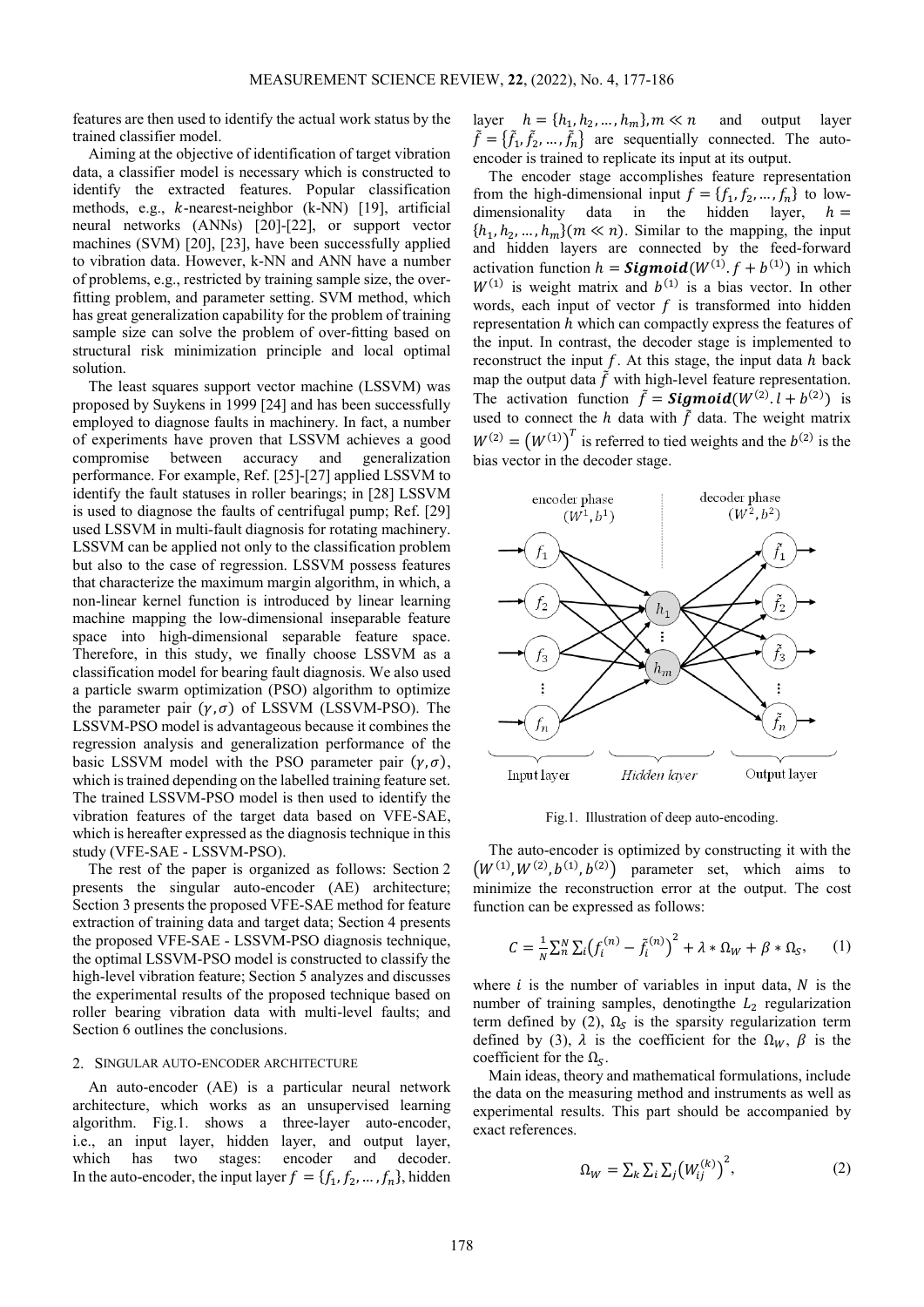$$
\Omega_S = \sum_k \sum_j KL(\rho \parallel p_j^{(k)}),\tag{3}
$$

where  $p_i^{(k)}$  is the mean activation for unit *j* in layer k,  $\rho$  is the desired mean activation.  $KL$  is the Kullback-Leibler divergence, which is defined as follows.

$$
KL(\rho \parallel p_j^{(k)}) = \rho \log \frac{\rho}{p_j^{(k)}} + (1 - \rho) \log \frac{1 - \rho}{1 - p_j^{(k)}}.
$$
 (4)

Indeed, each auto-encoder is trained independently and the feature data (which contain most of the important input information) is extracted from the auto-encoder in the hidden layer's nodes. In doing so, the data is successfully mined for information. The obtained feature data serves as input for the next auto-encoder, in which higher-level feature representation is generated.

## 3. PROPOSED VFE-SAE METHOD

A stacked auto-encoder (SAE) is a deep learning network, which consists of multiple layers of AEs. This deep learning network architecture represents the input data features based on unsupervised layer-wise training. SAE is applied to bearing vibration data as vibration feature extraction.

# *A. Stacked auto-encoders (SAE)*

Auto-encoders can be stacked to build deep learning network which has more than one hidden layer [30]. Fig.2. shows a typical example of SAE structure, which includes two encoding layers and two decoding layers. At the encoding stage, the output of the first encoding layer acts as the input data of the second encoding layer. Supposing there are  $N$ hidden layers in the encoding part, we have the activation function of the  $k - th$  encoding layer:

$$
h^{(k+1)} = f_e(W^{(k+1)}y^{(k)} + b^{(k+1)})
$$
 (5)  

$$
k = 0.1, ..., N - 1,
$$

where the input  $y^{(0)}$  is the original data x; the output  $h^{(k)}$  of the last encoding layer are the high-level features extracted

by the SAE network. At the decoding stage, the output of the first decoding layer is regarded as the input of the second decoding layer. The decoding function of the  $k - th$ decoding layer is.

$$
z^{(k+1)} = f_d \left( \left( W^{(N-k)} \right)^T z^{(k)} + b'^{(k+1)} \right)
$$
  
 
$$
k = 0, 1, ..., N - 1,
$$
 (6)

where the input  $z^{(0)}$  of the first decoding layer is the output  $y(N)$  of the last encoding layer; the output  $z(N)$  of the last decoding layer is the reconstruction of the original data  $x$ ;  $f_e, f_d$  are the transfer functions of encoding and decoding, respectively.  $f_e$ ,  $f_d$  are defined by (7).

$$
f(x) = \frac{1}{1 + e^{-z}}.\tag{7}
$$



Fig.2. Deep learning SAE network based on two AE.

# *B. Proposed VFE-SAE based feature extraction*

Vibration signal pre-processing is required by using the FFT method which can reveal the transient events or shocks defined as the mechanical disturbances of fault. Based on the transformed data, VFE-SAE will extract the significant features of vibration signal which can generate the best results of diagnosis accuracy.



Fig.3. Proposed VFE-SAE method-based feature extraction.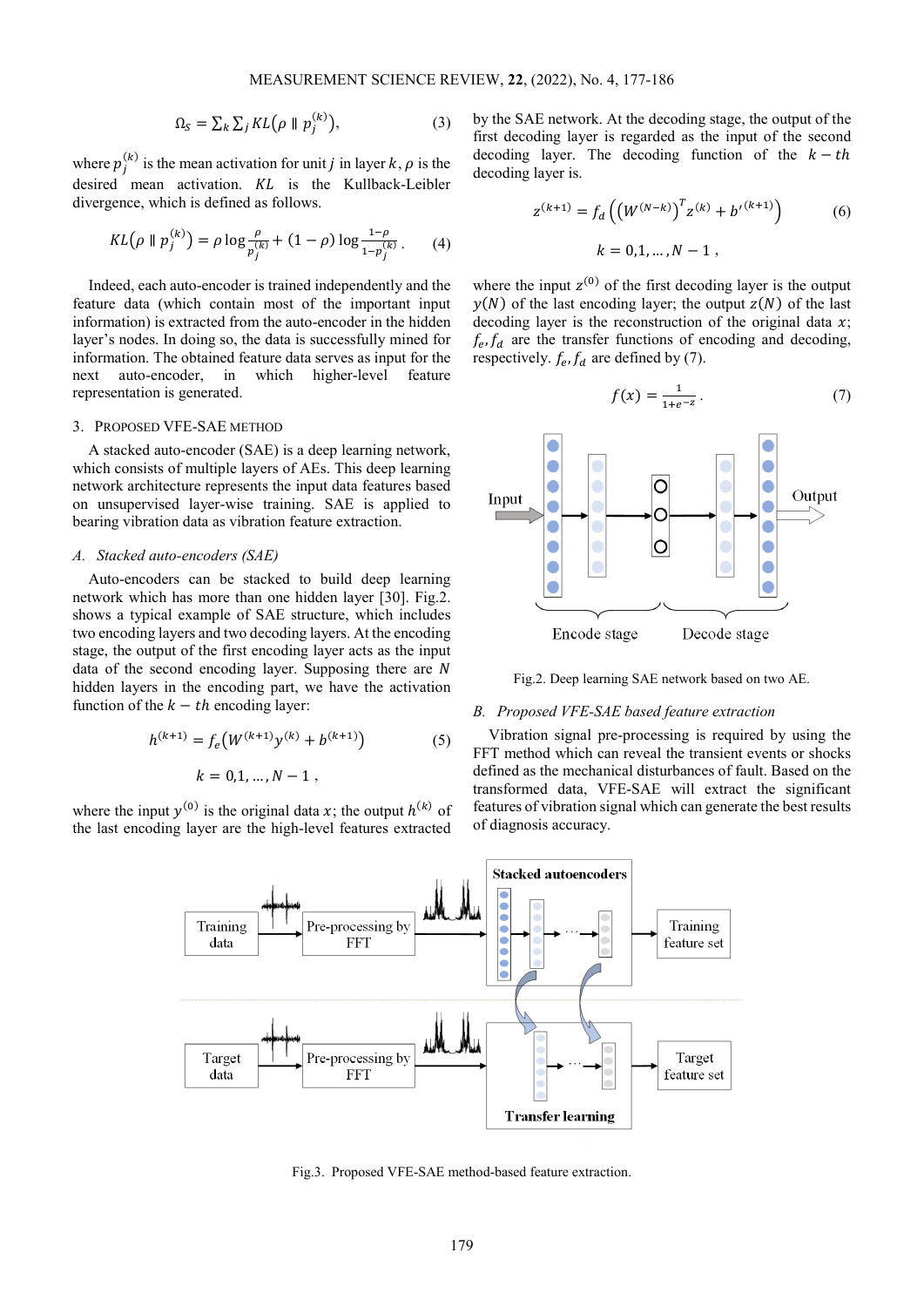Fig.3. shows the proposed VFE-SAE method for extracting the features. At the stage of feature presentation learning, SAE is trained as the wise layers with a collection of vibration signals corresponding to bearing conditions without label. The vibration data is pre-processed into frequency domain data and is used in SAE to train the unlabeled data. The output of the SAE is the best of features. While the labelled data is used in fine-tuning of the classification model. At the feature extraction stage of target data, the optimized weighs at the hidden layer are transformed for extracting the target features as a learning process. The extracted feature data is then fed to the well-trained classifier model to identify the target data.

The feature extraction process based on VFE-SAE is provided as follows:

Step 1: Prepare data for training SAE. This data is collected from the history vibration data.

Step 2: Train the first auto-encoder which includes the first encoding layer and the last decoding layer. The network weights  $W^{(1)}$ ,  $b^{(1)}$  and the features  $h^{(1)}$  which are the output of the first encoding layer can be obtained.

Step 3: Use  $h^{(k)}$  as the input data to train the  $(k + 1) - th$ encoding layer. Thus,  $W$ ,  $b^{(k+1)}$  and the features  $h^{(k+1)}$  can be obtained, where  $k = 1, 2, ..., N - 1$  and N is the number of hidden layers in the deep learning network.

After the layer-wise training is repeated in the number of initializations of auto-encoder, the SAE training process is completed. In the last auto-encoder, the encoded output features are extracted at the hidden layer which represent the highest-level characteristic designed by the initial procedure.

# 4. PROPOSED FAULT DIAGNOSIS TECHNIQUE BASED ON VFE-SAE AND LSSVM-PSO

The VFE-SAE method-based feature extraction is combined with an optimal classifier model to exploit the effectiveness of a vibration data diagnosis technique, in which the basic LSSVM model is used to build the classifier with the parameter pair optimized by the PSO algorithm, i.e., LSSVM-PSO. The flowchart of the proposed diagnosis technique is depicted in Fig.5.

## *A. LSSVM-PSO classification model*

A diagnosis model is constructed to identify the target vibration data by the proposed feature representation. The LSSVM-PSO model takes the advantages of the basic LSSVM, i.e., regression analysis and generalization with the parameter pair  $(\gamma, \sigma)$  optimized by the PSO algorithm, which is trained depending on the labeled training feature set as finetuning. This trained LSSVM-PSO model is then used to identify the vibration features of the target data as the classifying pattern.

## *A.1. LSSVM classifier*

LSSVM introduces a least squares linear system into the SVM, which was initially put forward by Suykens in 1999 [\[24\]](#page-9-0). LSSVM has solved the convex optimization problems outlined below (which attempt to identify an optimal separating hyperplane) with good generalization.

Suppose that  $\{(x_i, y_i) | i = 1, 2, \dots, l\}$  is the training set of samples *l*. The sample of  $x_i$ ,  $i = 1,2,...,l$  corresponds to the category of  $y_i \in (-1,1)$ ; the objective function and constraint condition are thus shown as follows:

$$
\begin{cases} min(J_{LS}) \text{ with } J_{LS}(w, e) = \frac{1}{2} w^T w + \frac{1}{2} \gamma \sum_{i=1}^l e_i^2\\ \text{s.t. } y_i = w^T \varphi(x_i) + b + e_i, \quad i = 1, 2, \dots, l \end{cases} (8)
$$

where  $e_i$  is the slack variable and  $\gamma \geq 0$  is the penalty factor or regularization parameter.

The  $\nu$  value will influence the training result of the LSSVM model: a low value reflects a high number of training errors, whereas a high value does not permit any slack variables and consequently increases model complicity. Therefore, it is critical to find a proper value for  $\gamma$ , and it is a vital LSSVM tuning parameter that should be adjusted conscientiously.

Defining the Lagrange function:

$$
L(w, b, e, \alpha) = \frac{1}{2} w^T w + \frac{1}{2} \gamma \sum_{i=1}^l e_i^2 - \sum_{i=1}^l \alpha_i (w^T \varphi(x_i) +
$$
  
+*b* + *e*<sub>i</sub> - *y*<sub>i</sub>), (9)

where  $\alpha_i$  is the Lagrange multiplier, which can be positive or negative. The optimum condition is as follows:

$$
\begin{cases}\n\frac{\partial L}{\partial w} = 0 & \Rightarrow w = \sum_{i=1}^{l} \alpha_i y_i \varphi(x_i) \\
\frac{\partial L}{\partial b} = 0 & \Rightarrow \sum_{i=1}^{l} \alpha_i y_i = 0 \\
\frac{\partial L}{\partial e_i} = 0 & \Rightarrow \alpha_i = \gamma e_i \\
\frac{\partial L}{\partial \alpha_i} = 0 & \Rightarrow w^T \varphi(x_i) + b + e_i - y_i = 0\n\end{cases} (10)
$$

The matrix equation can be easily obtained as follows:

$$
\begin{bmatrix} 0 & Y^T \\ Y & \Omega + \frac{I}{\gamma} \end{bmatrix} \begin{bmatrix} b \\ \alpha \end{bmatrix} = \begin{bmatrix} 0 \\ \overline{I} \end{bmatrix},\tag{11}
$$

where:  $Y^T = [y_1, y_2, ..., y_l]$ ; *I* is the unit matrix  $\overline{I} =$  $[1,2,...,l]^T$ ,  $\alpha = [\alpha_1, \alpha_2, ..., \alpha_l]^T$ ,  $\Omega = y_i y_j \varphi^T(x_i) \varphi(x_j) =$  $y_i y_j K(x_i, x_j)$ , and  $K(x_i, x_j)$  is the SVM Kernel function.

The LSSVM classifying function can be finally obtained as follows:

$$
f(x) = sgn(\sum_{i=1}^{l} \alpha_i y_i K(x, x_i) + b).
$$
 (12)

Table 1. Common Kernel functions.

| Kernels    | Expressions                                      | Equation |
|------------|--------------------------------------------------|----------|
| Linear     | $K(x, y) = x^T \cdot y$                          | (13)     |
| Polynomial | $K(x, y) = (axT \cdot y + b)c$                   | (14)     |
|            | K(x, y)                                          |          |
| Gauss RBF  | $= exp\left(-\frac{\ x-y\ ^2}{2\sigma^2}\right)$ | (15)     |
|            |                                                  |          |
| Sigmoid    | $K(x, y) = tan(ax^T \cdot y + b)$                | 16)      |

#### *A.2. PSO algorithm*

PSO is an algorithm for locating the optimum value of continuous nonlinear function introduced by Eberhart and Kennedy in (1995) [31]. PSO implementation is based on position and velocity which are two unique characteristics of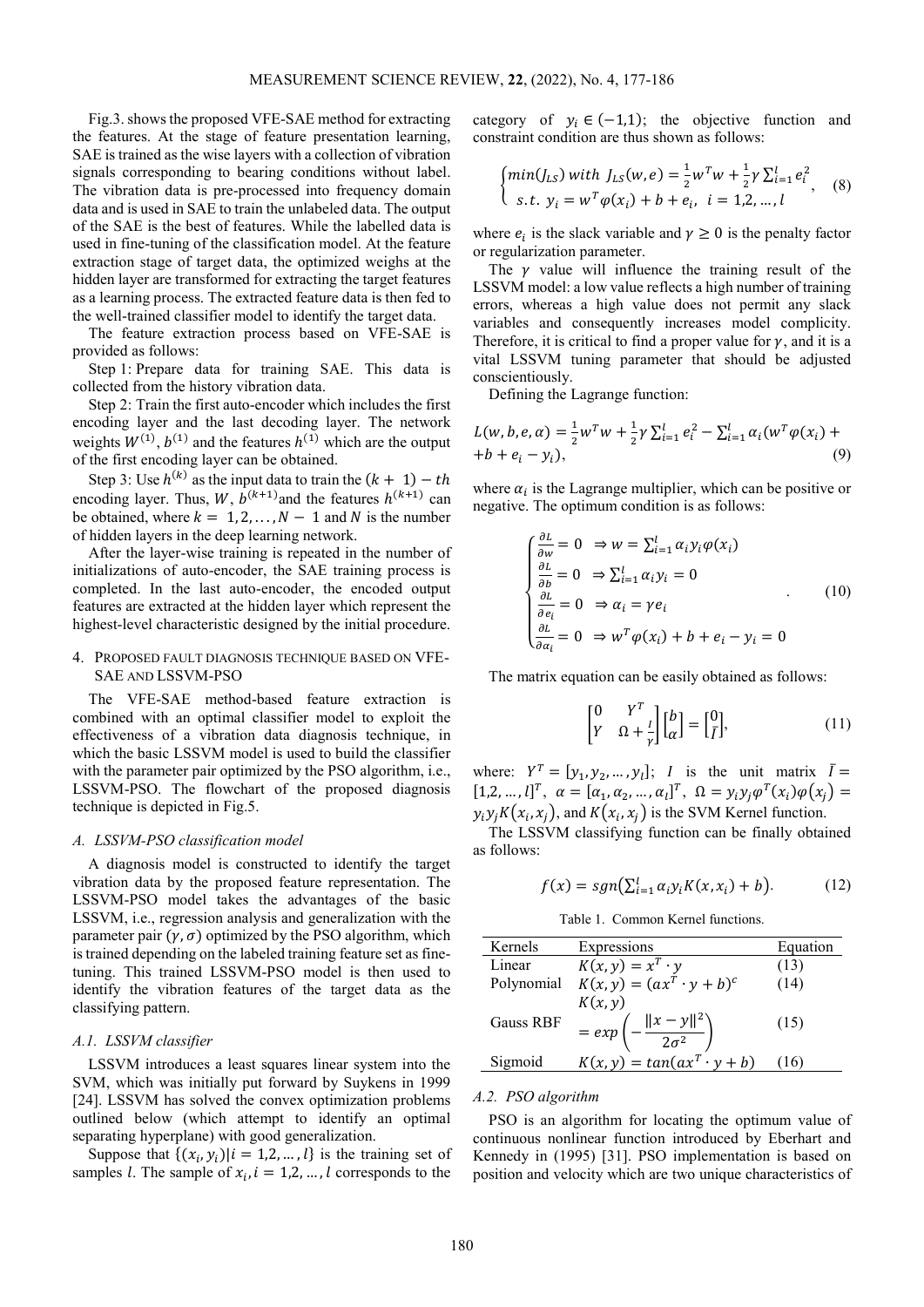each particle. The particle with no volume is distributed in search space and seeks for the optimum function location. All particles except global best want to accelerate toward the global best and their local best. Therefore, a particle's new velocity can be obtained by summing its last velocity and local and global best trajectory vectors. The basic PSO mathematical expressions are as follows:

$$
v_{sd}^{n+1} = w v_{sd}^n + c_1 r_1 (p_{sd}^n - x_{sd}^n) + c_2 r_2 (p_{gd}^n - x_{sd}^n) (17)
$$

$$
x_{sd}^{n+1} = x_{sd}^n + v_{sd}^{n+1},\tag{18}
$$

where it is supposed that species consisting of  $S$  particles are marked as  $x = (x_1, x_2, ..., x_s)$  and fly at a certain speed  $v_s =$  $[v_{s1}, v_{s2}, ..., v_{sd}]^{T}$ ,  $s = 1,2, ..., S$  in the solution space. The search space dimensions are denoted by  $d$ , and the speed can be adjusted dynamically according to historical behavior. The optimal search position is  $p_s = [p_{s1}, p_{s2}, ..., p_{sd}]^T$  and  $p_{sd}$  is the optimum solution searched by particle  $S$  in  $d$ -dimensional space,  $w$  is the dynamic inertia weight value, which is introduced to control the local and global optimization performance; *n* is iteration number; random variables of  $r_1$ and  $r_2$  obey uniform distribution of the interval  $\{0,1\}$ ;  $c_1$  and  $c_2$  are acceleration constants.

As mentioned in the upper sub-section, the dependency of the mean square error of predicted targets on LSSVM tuning parameters is not direct and linear. In addition, in the radial basis function (RBF) kernel, it is difficult to find proper values for  $\gamma$  and  $\sigma$  through continuous intervals. Due to these constraints, it is necessary to combine PSO with LSSVM to produce better results.

# *A.3. Optimized LSSVM-PSO classifier model*

The parameter pair  $(\gamma, \sigma)$  of LSSVM plays a crucial role in model construction, it can be obtained using the PSO algorithm. This algorithm is used to explore the search space of the given LSSVM classification problem to find the parameter pair  $(\gamma, \sigma)$ , which is required to maximize the particular objective of accuracy. The principled training phase of the optimal LSSVM-PSO classifier model includes several main steps as follows:

Step 1: Prepare the training feature set, which is extracted by VFE-SAE after pre-processing the original vibration data.

Step 2: This is an initialization step, in which the initial  $\gamma$ and  $\sigma$  parameters are randomly set for LSSVM. Here, the maximum iteration number  $t_{max}$  is set as well as the iterative variable  $t = 0$  to perform the training process for the next steps. For this optimization algorithm, the maximum iteration is  $t_{max} = 20$ .

Step 3: Increase iteration variable by  $t = t + 1$ .

Step 4: Deterioration evaluation. The deterioration function is employed to evaluate the quality of every element. Equation (19) shows the LSSVM classification accuracy.

$$
Determination (%) = \frac{y_{actual} - y_{classified}}{N} 100\%, \quad (19)
$$

where  $y_{actual}$  is the actual sample,  $y_{classified}$  is the classified sample, and  $N$  is the total number of samples in the testing process. For a high classification accuracy, the absolute value should be small.

Step 5: Stop criteria checking. If the deterioration function is satisfied by (19) or iteration is maximal, go to Step 7. If not, go to Step 6.

Step 6: Update the new  $\gamma$  and  $\sigma$  parameters and return to Step 3.

Step 7: End the training procedure, the fitting parameters are the optimal output values.

The efficient search capability of PSO algorithm incorporated with the generalization capability of LSSVM can bring out the higher classification accuracy. The LSSVM-PSO architecture is presented in Fig.4. Each reactant represents the candidate solution for the model, which includes the penalty parameter  $\gamma$  and the kernel function parameter  $\sigma$ .



Fig.4. Constructing the optimal LSSVM-PSO classifier model.

#### *B. Proposed VFE-SAE - LSSVM-PSO diagnosis technique*

This section presents a complete roller bearing fault diagnosis technique, i.e., the proposed VFE-SAE - LSSVM-PSO. The VFE-SAE feature extraction method effectively combines with the optimized LSSVM-PSO classifier model. In particular, a deep learning SAE network with a strong ability for high-dimensionality data is constructed to extract vibration data features, and, based on layer-wise training, transfer learning is used to increase efficiency by introducing the LSSVM-PSO classifier model. Fig.5. shows the VFE-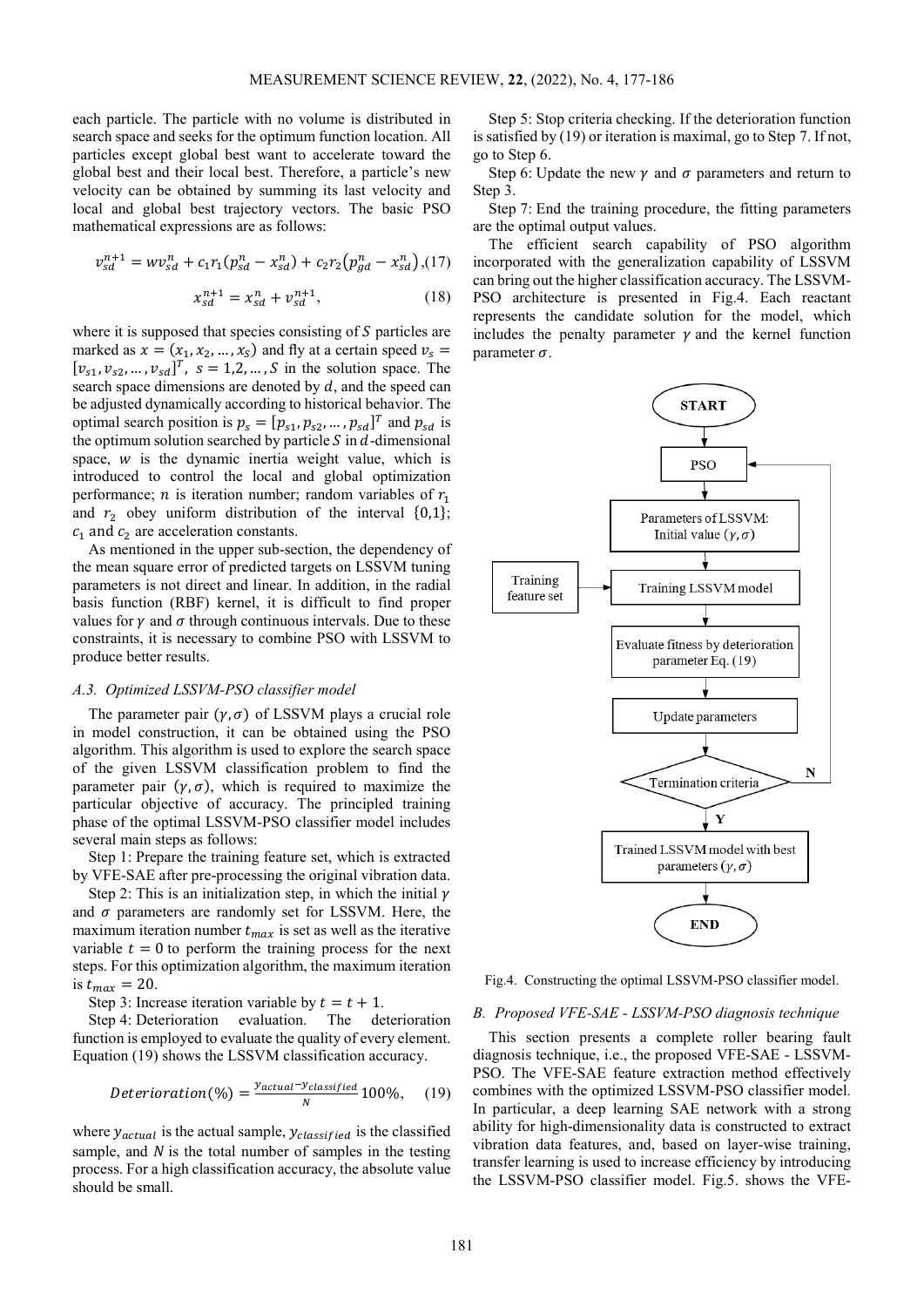SAE - LSSVM-PSO implementation, which is also explained below.

Step 1: Collect vibration data.

Step 2: Conduct FFT-based pre-processing.

Step 3: Conduct VFE-SAE-based feature extraction, the process of which is outlined below.

- 1. Pre-processed training data is used to train the deep learning SAE network, where the features are extracted from the hidden layers of deep learning SAE network, which is an unsupervised learning method in feature representation.
- 2. The feature of pre-processed target data is extracted by the transfer learning method. In doing so, the weight

matrices at hidden layer of the SAE network are transformed, and, due to the learning, the target features are extracted.

Step 4: Construct an optimal LSSVM-PSO classifier model to classify the actual vibration.

The extracted feature set of the training data is used to train the optimal classifier model, i.e., the LSSVM classifier and PSO algorithm. In which, the supervised learning algorithm is applied to train the model. Accordingly, the target data can then be obtained by the trained LSSVM-PSO classifier model for identifying the target data.



Fig.5. VFE-SAE - LSSVM-PSO diagnosis technique.

#### 5. EXPERIMENTAL RESULTS AND ANALYSIS

## *A. Data acquisition*

The experimental dataset was collected in the Bearing Data Center at Case Western Reserve University (Loparo, 2013) with the experimental setup model shown in Fig.6., which consists of a 2 HP reliance electric motor, a torque transducer, and a dynamometer. A placed DE roller bearing was used as the test bearing with a shaft speed of 1797 rpm and a sampling

frequency of 12 kHz. Four test conditions were examined: healthy bearing (HB), inner-race defect (IRD), outer-race defect (ORD) and roller element defect (RED), which are detailed in twelve classes. The collected time-domain vibration data for these bearing conditions is detailed in Table 2., and a sample of waveforms is depicted in Fig.7. for bearing statuses. As a result, 180 samples in total are acquired in the group with each bearing condition of 15 samples in length of 1024 sample points.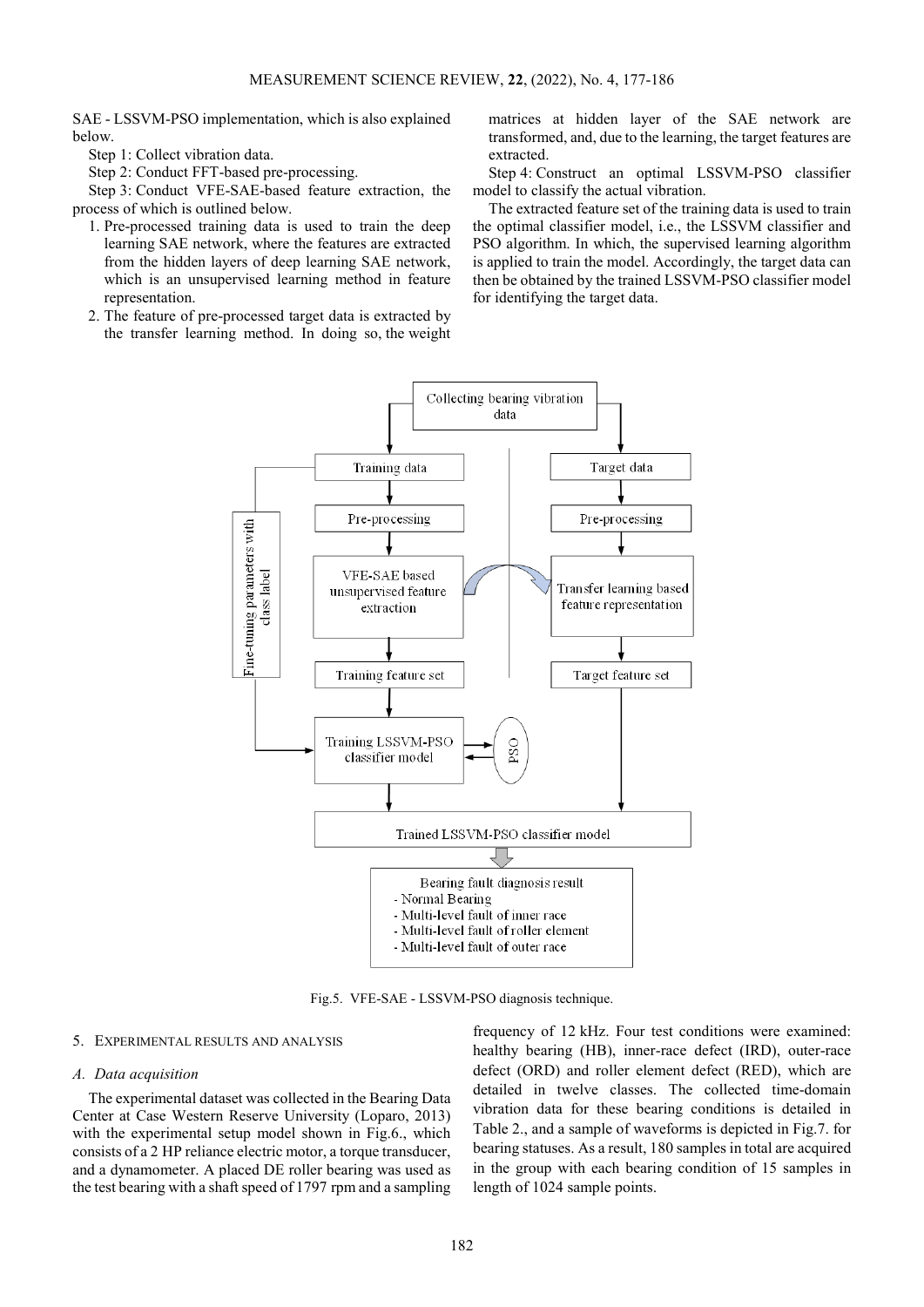Table 2. Collection of vibration signal samples.

|                         | Number  | Defect | ID             |
|-------------------------|---------|--------|----------------|
| Bearing status          | of      | size   | class          |
|                         | samples | (inch) |                |
| Normal $(x_1 - x_{15})$ | 15      |        | 1              |
| Inner race fault 1      | 15      | 0.007  | $\overline{2}$ |
| $(x_{16} - x_{30})$     |         |        |                |
| Inner race fault 2      | 15      | 0.014  | 3              |
| $(x_{31} - x_{45})$     |         |        |                |
| Inner race fault 3      | 15      | 0.021  | 4              |
| $(x_{46} - x_{60})$     |         |        |                |
| Inner race fault 4      | 15      | 0.028  | 5              |
| $(x_{61} - x_{75})$     |         |        |                |
| Outer race fault 1      | 15      | 0.007  | 6              |
| $(x_{76} - x_{90})$     |         |        |                |
| Outer race fault 2      | 15      | 0.014  | 7              |
| $(x_{91} - x_{105})$    |         |        |                |
| Outer race fault 3      | 15      | 0.021  | 8              |
| $(x_{106} - x_{120})$   |         |        |                |
| Roller element fault 1  | 15      | 0.007  | 9              |
| $(x_{121} - x_{135})$   |         |        |                |
| Roller element fault 2  | 15      | 0.014  | 10             |
| $(x_{136} - x_{150})$   |         |        |                |
| Roller element fault 3  | 15      | 0.021  | 11             |
| $(x_{151} - x_{165})$   |         |        |                |



Fig.6. Schematic of the experimental setup.



Fig.7. A sample of roller bearing vibration data at different statuses a) normal bearing, b) inner race fault, c) outer race fault, and d) roller element fault.

# *B. Result analysis and discussion*

According to the purpose of bearing conditions diagnosis with multi-level fault based on target data, this study used 80 %, 60 %, and 40 % of the above collected vibration data to respectively demonstrate three states (I, II, and III) of the target datasets in the testing process.

To extract the vibration data features, three deep learning SAE networks were constructed with layer-wise training, including one hidden layer (1AE), two hidden layers (2AE), and three hidden layers (3AE). The deep learning SAE network parameters are detailed in Table 3. The vibration data feature sets were used to train and evaluate the proposed technique which were extracted by three different SAE networks. The final classification results demonstrate the capability of feature representation learning for the proposed VFE-SAE. Especially, for extensive vibration data, the vibration training and target datasets were pre-processed by FFT. An illustration for pre-processing vibration data is depicted in Fig.8. which presents the important characteristics of original vibration data. Additionally, we used transfer learning to represent the features of three target dataset states; the achieved diagnosis accuracy is high, as shown in Table 5. According to the results in Table 4., the time cost only pays with low price which is often computationally intensive in undertaking transfer learning. The obtained features can be then used to evaluate the classifier model.



Fig.8. A sample of pre-processing data at different statuses a) normal bearing, b) inner race fault, c) outer race fault, and d) roller element fault.

Based on VFE-SAE, the extracted feature set of the training data can be used to build the LSSVM-PSO, which, in turn, can be used to identify the target data with the accurate results. Furthermore, to demonstrate capability of the proposed technique, which is the feature representation based on the VFE-SAE method and the LSSVM-PSO classifier, we also built three LSSVM-GA, LSSVM and feed forward neural network (FFNN) classifier models for comparing the diagnosis results. The target data-based diagnosis results are shown in Table 5. - Table 8., respectively.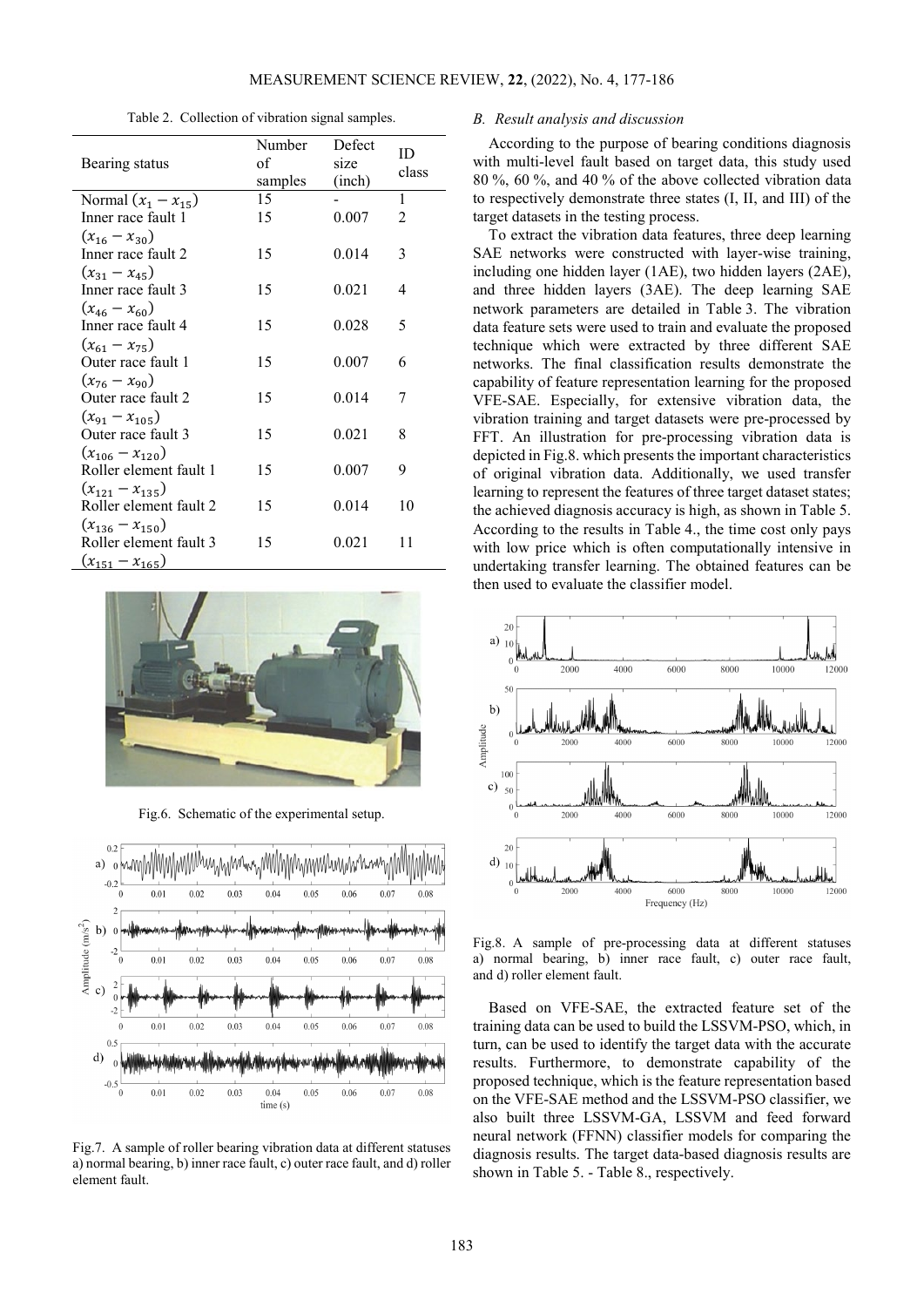Table 3. The parameters of deep learning SAE network.

|       | Hidden layer<br>units |       |  |
|-------|-----------------------|-------|--|
| 1 A E | 20                    | 0.01  |  |
| 2AE   | 10                    | 0.001 |  |
| 3AE   | $\theta$              | 0.001 |  |

Table 4. Target data feature representation time.

|           | Samples of<br>target data | <b>VFE-SAE</b><br>(s) | Transfer<br>learning<br>(s) |
|-----------|---------------------------|-----------------------|-----------------------------|
| State I   | 144                       | 8424                  | 0.171                       |
| State II  | 108                       | 7.410                 | 0.140                       |
| State III | 72                        | 6.536                 | 0.156                       |

In these tables, the results show that pre-processing data is superior. The obtained classification results based on the original vibration data are lower than the pre-processed data, which is compared at the columns on the left side with the right side, respectively. This means that the original vibration data is inefficient for feature representation learning and classification. In contrast, the pre-processed data revealed clear local structures in the original data and the purity, which generated significant classification results. Furthermore, the implementation of transfer learning plays an important role in extracting significant features, which are then used to obtain

highly accurate diagnosis results, higher than 97 % accuracy for 80 % target data of Stage I. Thus, in comparison with other techniques, the proposed VFE-SAE - LSSVM-PSO diagnosis technique obtained more accurate classification results, as shown in Table 5.

From Table 5., it is evident that the combination of VFE-SAE (high-level extracted features) and LSSVM-PSO (optimization) generates the superior classification results at all three stages of target data. At Stage III, the maximum efficiency for VFE-SAE–LSSVM-PSO is 97.94 % for 2AE architecture, for 1AE and 3AE architecture, it is 97.09 % and 96.20 %, respectively. In light of this information, it is evident that the deep learning SAE network with two layers of wise training is constructed for extracting the high-level features of bearing vibration data and classification accuracy of optimal model. There is a noticeable problem for the 3AE architecture-based VFE: The obtained classification accuracy results are lower than other 1AE and 2AE architectures for all three stages of target data. This is probably due to the fact that the features were generated in a large number of hidden layers and were generally invariant to local changes in the data. Each extracted feature contains more abstract of the original vibration signal. More information can be found in [17]. Finally, the proposed VFE-SAE - LSSVM-PSO technique is very efficient in terms of VFE-SAE feature representation and LSSVM-PSO classification model, which is illustrated in Fig.9.

Table 5. Classification accuracy results of LSSVM-PSO (%).

|           | Using original vibration data |       |       | Using pre-processed data |       |       |
|-----------|-------------------------------|-------|-------|--------------------------|-------|-------|
|           | AE                            | 2AE   | 3AE   | AE                       | 2AE   | 3AE   |
| Stage I   | 85.57                         | 85.26 | 85.55 | 97 10                    | 97 76 | 96.46 |
| Stage II  | 86.41                         | 87.09 | 87 24 | 95.08                    | 95 74 | 94.03 |
| Stage III | 85.64                         | 84 32 | 86 72 | 97.09                    | 9794  | 96.20 |

Table 6. Classification accuracy results of LSSVM-GA (%).

|           | Using original vibration data |       | Using pre-processed data |       |       |       |
|-----------|-------------------------------|-------|--------------------------|-------|-------|-------|
|           | AE                            | 2AE   | 3AE                      | l AE  | 2AE   | 3AE   |
| Stage I   | 85.02                         | 85.24 | 84.79                    | 96.58 | 96.24 | 96.04 |
| Stage II  | 86.17                         | 85.13 | 86 13                    | 94.48 | 95.07 | 94.48 |
| Stage III | 86.34                         | 86.06 | 88.24                    | 96.58 | 96.22 | 96.58 |

Table 7. Classification accuracy results of LSSVM (%).

|           | Using original vibration data |       | Using pre-processed data |       |       |       |
|-----------|-------------------------------|-------|--------------------------|-------|-------|-------|
|           | AE.                           | 2AE   | 3AE                      | AE.   | 2AE   | 3AE   |
| Stage I   | 7.93                          | 18.98 | 17.36                    | 86.81 | 8796  | 84.72 |
| Stage II  | 25.31                         | 23.46 | 19 14                    | 89.50 | 91.66 | 89.50 |
| Stage III | 28.70                         | 25.46 | 15 74                    | 86.57 | 85.18 | 85.65 |

Table 8. Classification accuracy results of FFNN (%).

|           | Using original vibration data |       | Using pre-processed data |       |       |       |
|-----------|-------------------------------|-------|--------------------------|-------|-------|-------|
|           | AE                            | 2 A E | 3 A E                    | 1 A E | 2AE   | 3AE   |
| Stage I   | 12 97                         | 11.57 | 13.20                    | 75.47 | 75.03 | 59.73 |
| Stage II  | 9.90                          | 1.10  | 12.03                    | 63.90 | 60.17 | 52.80 |
| Stage III | 10.63                         | 7.43  | 9.23                     | 78.23 | 74 10 | 56.03 |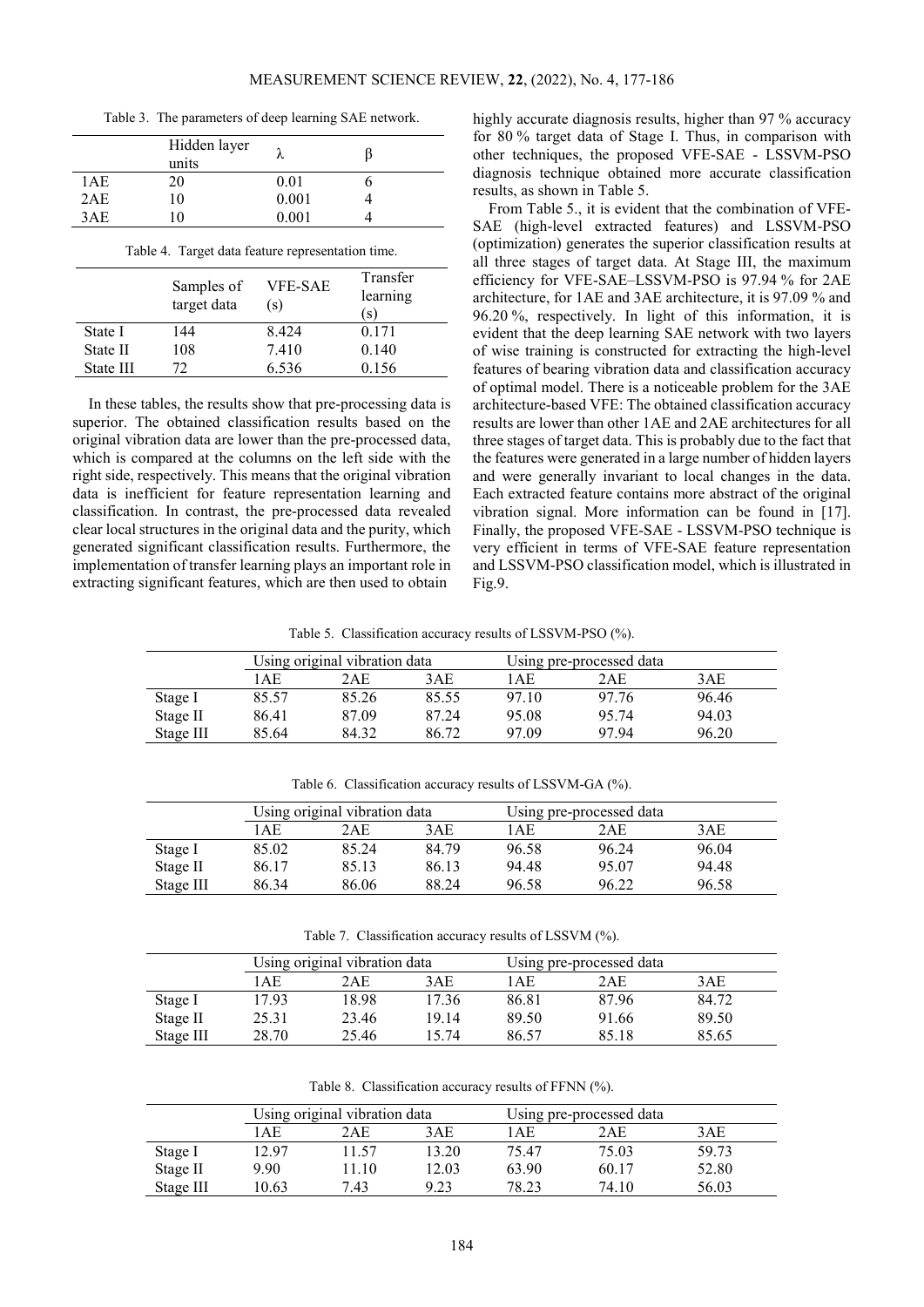

Fig.9. Comparisons of classification accuracy results.

## 6. CONCLUSIONS

In this paper, the high-level features were extracted from vibration data by deep learning SAE network constructed with two layers of wise training. The optimized SAE architecture with an activation function was used to exploit the vibration features, which improved the separation capability in classifying the vibration data. Transfer learning was applied to the feature extraction of vibration target data. Additionally, the optimal LSSVM-PSO classifier model was then constructed to fine-tune the extracted training feature set and classify the vibration target data. Experiments were conducted to obtain roller bearing vibration data with multilevel faults under four conditions. The proposed VFE-SAE - LSSVM-PSO diagnosis technique outperformed the other classifier models. In particular, the extracted features based on VFE-SAE were highly accurate of classification. The result was compared to other feature extraction methods. The discriminative ability of extracted features also demonstrated the effective performance of LSSVM-PSO. In future work, we would like to improve the feature representation learning (based on deep learning networks) to identify the random target fault status of roller bearings without training data or under different conditions.

## ACKNOWLEDGMENT

This research is supported by National Key Research and Development Program of China (2016YFF0203400) and the National Natural Science Foundation of China (51575168 and 51875183). The authors also would like to thank the support from the Department of Mechanical Engineering, Hanoi University of Industry, Vietnam.

## **REFERENCES**

[1] Chen, Z., Deng, S., Chen, X., Li, C., Sanchez, R.-V. Qin, H. (2017). Deep neural networks-based rolling bearing fault diagnosis. *Microelectronics Reliability*, 75, 327-333. <https://doi.org/10.1016/j.microrel.2017.03.006>

[2] Hong, L., Dhupia, J.S. (2014). A time domain approach to diagnose gearbox fault based on measured vibration signals. *Journal of Sound and Vibration*, 333 (7), 2164- 2180.

<https://doi.org/10.1016/j.jsv.2013.11.033>

- [3] Wang, X., Zheng, Y., Zhao, Z., Wang, J. (2015). Bearing fault diagnosis based on statistical locally linear embedding. *Sensors*, 15 (7), 16225-16247. <https://doi.org/10.3390/s150716225>
- [4] Li, B., Chow, M.-Y., Tipsuwan, Y., Hung, J.C. (2000). Neural-network-based motor rolling bearing fault diagnosis. *IEEE Transactions on Industrial Electronics*, 47 (5), 1060-1069. <https://doi.org/10.1109/41.873214>
- [5] Cheng, J., Yu, D., Yang, Y. (2006). A fault diagnosis approach for roller bearing based on EMD method and AR model. *Mechanical Systems and Signal Processing*, 20 (2), 350-362. <https://doi.org/10.1016/j.ymssp.2004.11.002>

[6] Cheng, J., Zheng, J., Yang, Y. (2012). A nonstationary

- signal analysis approach The local characteristic-scale decomposition method. *Zhendong Gongcheng Xuebao/Journal of Vibration Engineering*, 25 (2), 215, DOI: 10.16385/j.cnki.issn.1004-4523.2012.02.002.
- [7] Cheng, J., Yang, Y., Yang, Y. (2012). A rotating machinery fault diagnosis method based on local mean decomposition. *Digital Signal Processing*, 22 (2), 356- 366[. https://doi.org/10.1016/j.dsp.2011.09.008](https://doi.org/10.1016/j.dsp.2011.09.008)
- [8] Lei, Y., Lin, J., He, Z., Zuo, M.J. (2013). A review on empirical mode decomposition in fault diagnosis of rotating machinery. *Mechanical Systems and Signal Processing*, 35 (1-2), 108-126. <https://doi.org/10.1016/j.ymssp.2012.09.015>
- [9] Nguyen, V.H., Cheng, J.S., Yu, Y., Thai, V.T. (2019). An architecture of deep learning network based on ensemble empirical mode decomposition in precise identification of bearing vibration signal. *Journal of Mechanical Science and Technology*, 33, 41-50. <https://doi.org/10.1007/s12206-018-1205-6>
- [10] Martinez, A.M., Kak, A.C. (2001). PCA versus LDA. *IEEE Transactions on Pattern Analysis and Machine Intelligence*, 23 (2), 228-233. <https://doi.org/10.1109/34.908974>
- [11] Prieto-Moreno, A., Llanes-Santiago, O., Garcia-Moreno, E. (2015). Principal components selection for dimensionality reduction using discriminant information applied to fault diagnosis. *Journal of Process Control*, 33, 14-24. <https://doi.org/10.1016/j.jprocont.2015.06.003>
- [12] Nguyen, V.H., Cheng, J.S., Thai, V.T. (2017). An integrated generalized discriminant analysis method and chemical reaction support vector machine model (GDA-CRSVM) for bearing fault diagnosis. *Advances in Production Engineering & Management*, 12 (4), 321- 336. <https://doi.org/10.14743/apem2017.4.261>
- [13] Zhang, L., Zhang, Q., Zhang, L., Tao, D., Huang, X., Du, B. (2015). Ensemble manifold regularized sparse low-rank approximation for multiview feature embedding. *Pattern Recognition*, 48 (10), 3102-3112. <https://doi.org/10.1016/j.patcog.2014.12.016>